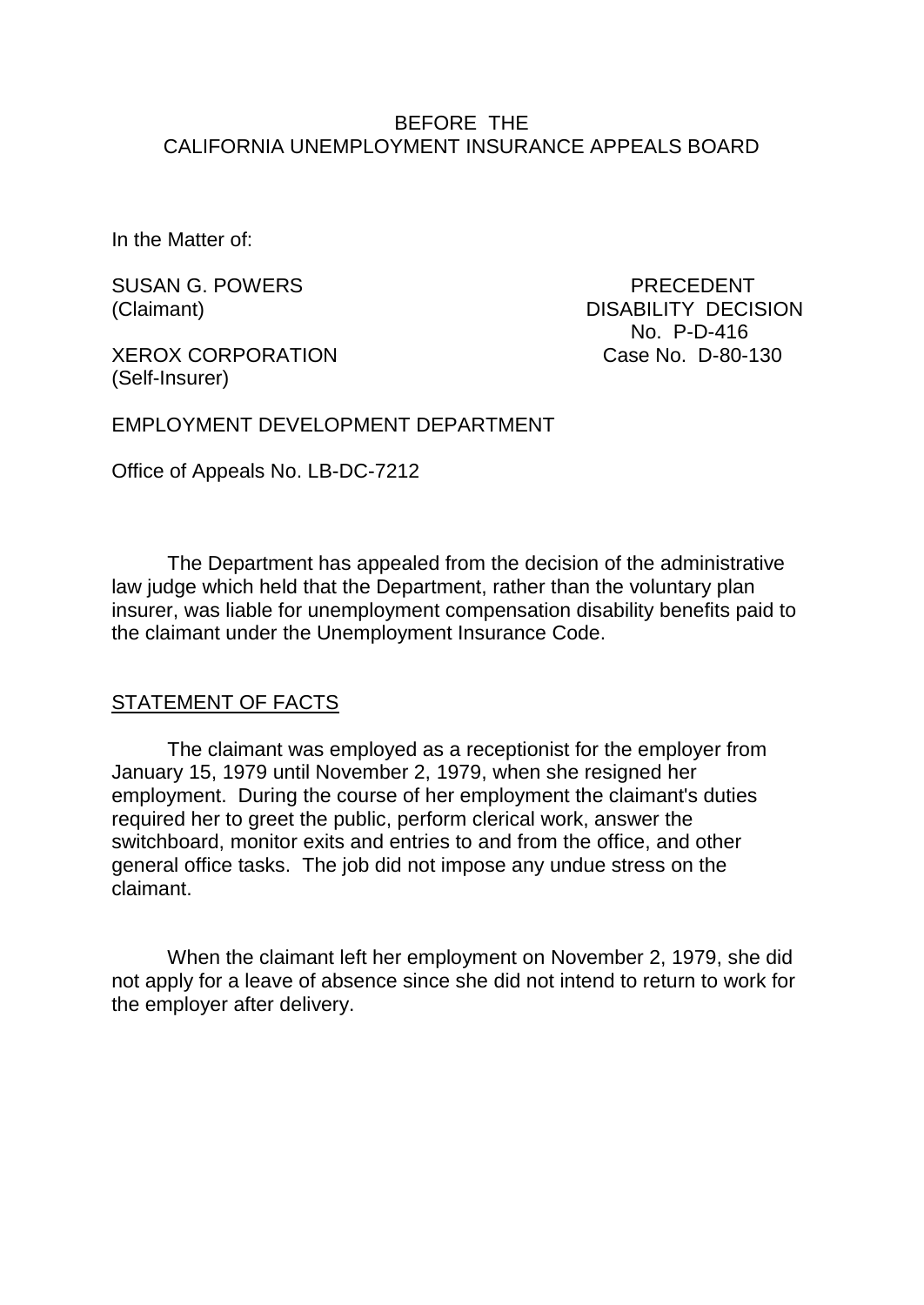When the claimant resigned she was still able to perform her work. She mistakenly believed that she was in her eighth month of pregnancy; actually, she was in her seventh month. The claimant, a young woman, had no unusual problems from her pregnancy and had not been advised by her physician to leave her work. The claimant thought "that it was about time to go," because of the impending birth of her child. Her physician agreed.

On November 14, 1979 the claimant signed her claim for disability. She gave birth to a boy on January 12, 1980. The claimant's doctor certified that she first became disabled as a result of her pregnancy on November 5, 1979.

On January 15, 1980, the claimant filed her claim for unemployment compensation disability benefits with the Employment Development Department. The Department determined the claimant was eligible for benefits commencing November 5, 1979 and that she was entitled to benefits under the voluntary plan of the employer. Accordingly, the Department forwarded the claim forms to the voluntary plan. The voluntary plan denied coverage. The Department commenced the payment of benefits to the claimant and filed an appeal to the denial of coverage by the voluntary plan.

The employer has an approved, self-insured voluntary plan for unemployment compensation disability benefits. Paragraph VI of that contract specifies when coverage is terminated as follows:

"TERMINATION OF INDIVIDUAL EMPLOYEE COVERAGE

An employee's coverage will terminate on the earliest of the following:

- 1. On date of termination of employee-employer relationship;
- 2. On the 15th day following a leave of absence without pay or layoff without pay;
- 3. On the date he ceases to be a California employee; or,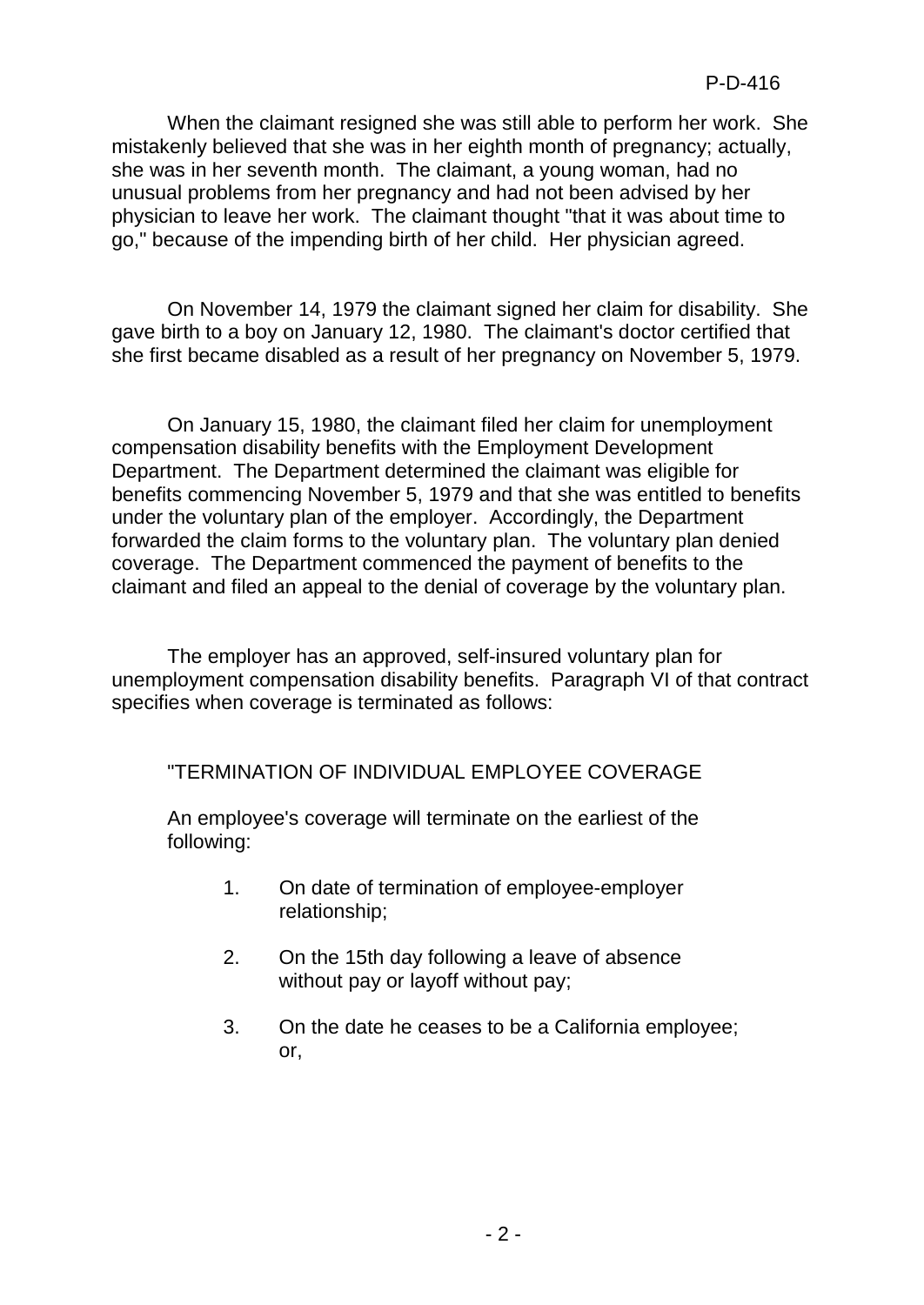4. As to the beginning of any calendar quarter following the giving of such notice of termination in writing."

The position of the employer is that coverage under the voluntary plan ceased under subdivision 1 of paragraph VI as of November 2, 1979 when the claimant terminated her employment. The Department contends that the termination of coverage provisions do not apply where a claimant leaves her employment during pregnancy. The Department relies on Appeals Board Decisions Nos. P-D-149 and P-D-397 for its position.

## REASONS FOR DECISION

Section 2626 of the code provides that an individual is disabled in any day in which, because of his physical or mental condition, he is unable to perform his regular or customary work.

Section 2712 of the code provides that where a claimant is entitled to disability benefits but there is a dispute whether such benefits are payable from the Disability Fund or a voluntary plan, benefits shall be paid from the source against which the claim was first filed pending determination of the coverage question. If it is finally determined that the benefits should have been paid from a source other than the one which paid the benefits, reimbursement shall be promptly made from the Disability Fund or from the voluntary plan, as the case may be, and the claimant promptly paid the accumulated excess, if any, to which he is entitled.

Subdivision (a) of section 2626, as amended by Chapter 633, Stats. 1979, defines "disability" or "disabled" with respect to periods of disability existing on or after April 29, 1979 to include:

"Illness or injury, whether physical or mental, including any illness or injury resulting from pregnancy, childbirth, or related medical condition."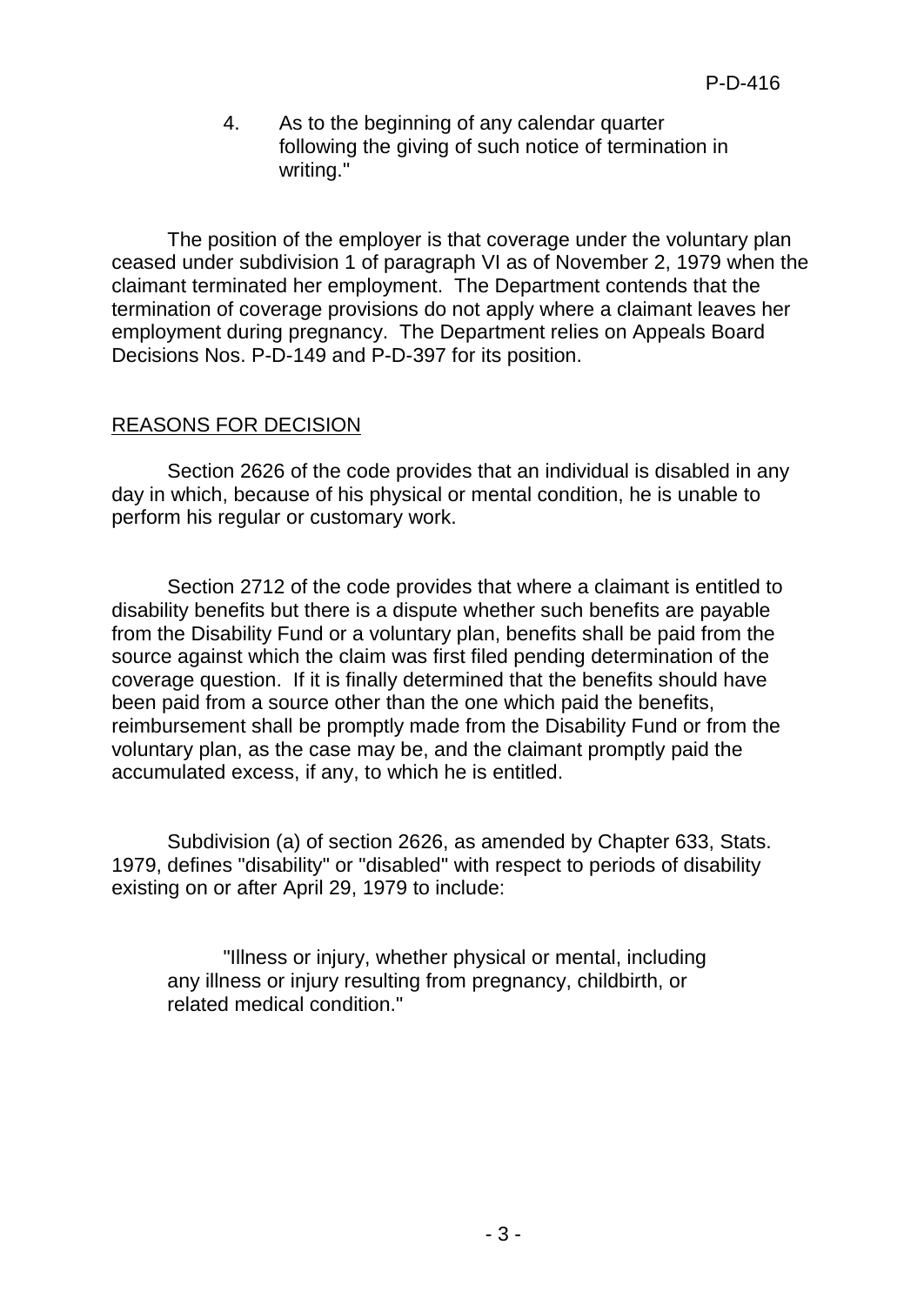Prior to the 1979 amendment, subdivision (a) of section 2626 defined "disability" or '"disabled" to include pregnancy to the extent specified in section 2626.2 (now repealed) which generally provided benefits relating to pregnancy would be paid upon a doctor's certification that the claimant was disabled because of an abnormal and involuntary complication of pregnancy, a condition possibly arising out of pregnancy that would disable a claimant without regard to the pregnancy, or upon a doctor's certification that the claimant is disabled because of a normal pregnancy for a period not to exceed three weeks immediately prior to the expected birth of a child, and for a period not to exceed three weeks immediately after the termination date of a normal pregnancy.

In Appeals Board Decision No. P-D-149 this Board held that it was not necessary for a claimant to be incapacitated or disabled from performing her work at the time she left her employment before liability will attach for a disability commencing after four weeks from the date of the termination of her pregnancy. Since, at that time, a claimant would be eligible under the State Disability Fund, it was reasoned that a denial of coverage under the voluntary plan would render the voluntary plan less favorable in coverage than under the Disability Fund. This would be contrary to law (subdivision (a) of section 3254 of the code, formerly subdivision (a) of section 451 of the Unemployment Insurance Act).

In Appeals Board Decision No. P-D-397 it was held that the legislature, by the passage of subdivision (c) of section 2626.2 effective January 1, 1977 (and now repealed) the legislature intended that up to six weeks of benefits were payable for a normal pregnancy. The Board stated that a voluntary plan contract cannot be interpreted in such a manner as to shift the obligation to the State Disability Fund when the law requires that the voluntary plan benefit obligations are to be at least equal to those of the Disability Fund. The decision emphasized that if the termination of coverage provisions of the voluntary plan were allowed to apply in a pregnancy situation, the six weeks of liability for normal pregnancy provisions of a voluntary plan would be virtually nullified. The date of delivery would invariably be beyond the 15-day period of leave of absence without pay (which was the situation in that case) after which time the voluntary plan coverage would terminate.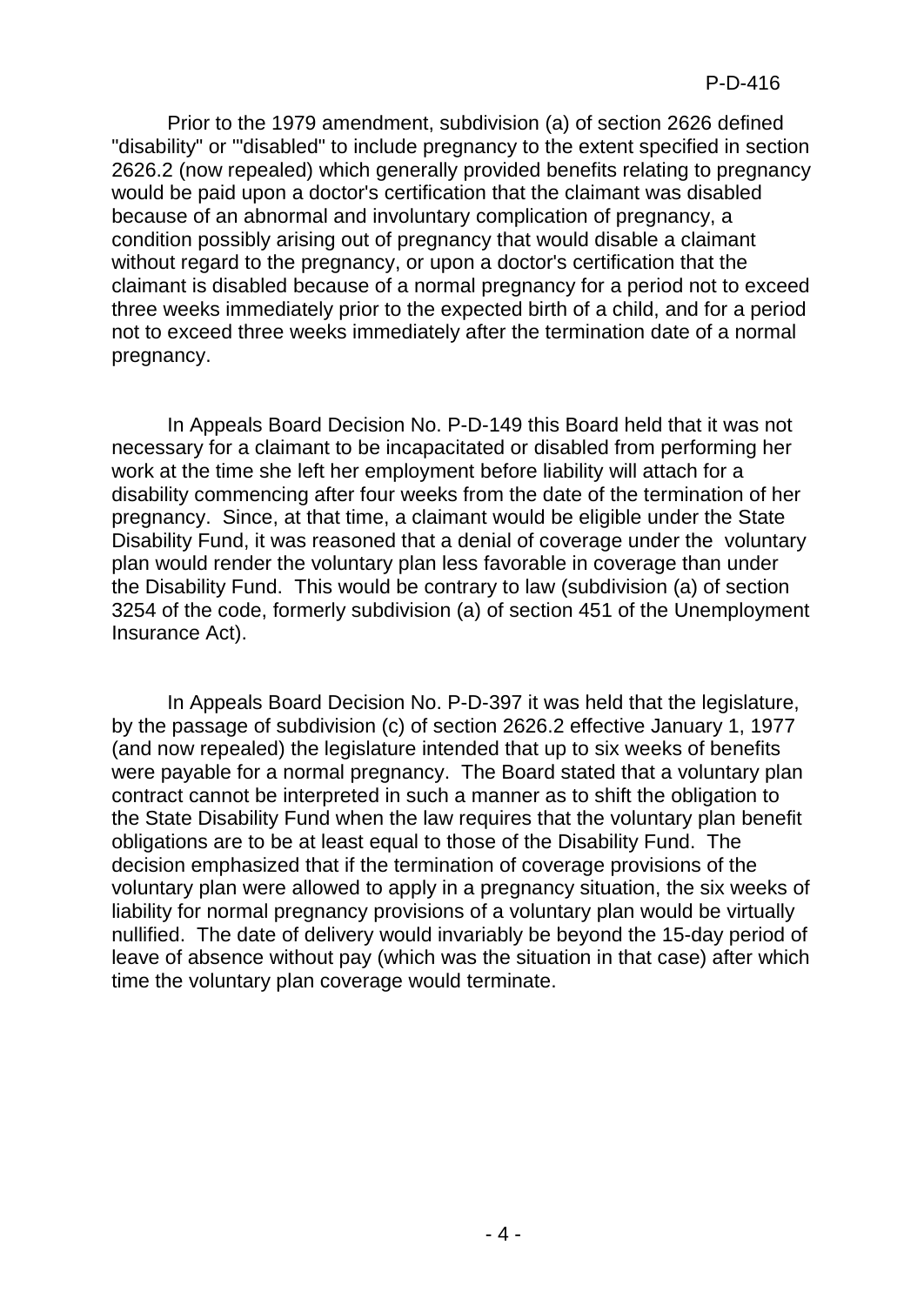The legislative purpose in amending section 2626 of the code in 1979 was to establish entitlement to disability benefits for a disability involving normal pregnancy existing on or after April 29, 1979 on the same bases as eligibility for benefits for any other disability. That section provides that benefits shall be payable when the claimant is unable to perform her regular or customary work. Accordingly, benefits for a disability involving normal pregnancy are now to be paid on the same basis as any other disability. Therefore, if a claimant leaves employment because she is unable to perform her regular or customary work due to an illness or injury resulting from pregnancy while covered under a voluntary plan, she is "disabled" at that time and the voluntary plan is on the risk. However, if the claimant leaves her employment, which she is able to perform, and thereafter becomes disabled due to her pregnancy, the voluntary plan would not be on the risk.

In the instant case, the claimant last worked on November 2, 1979. She was able to perform her regular or customary work at that time. She terminated her employment in concert with her physician's advice that it would be a good time to quit in order to spend the latter period of her pregnancy away from her work environment. This was a decision based upon personal preference rather than physical need. She did not leave work due to any illness or injury occasioned by her pregnancy. As of November 2, 1979, the claimant could not be held to be "disabled" under section 2626 of the code. In these circumstances she would not have been entitled to disability benefits from either the voluntary plan or the State Disability Fund as of the date of separation.

It is clear that the claimant left work on November 2, 1979 for reasons other than a disability due to her pregnancy. The first day that she was too ill to work was November 5, 1979. Coverage under the voluntary plan contract ceased as of November 2, 1979 when she resigned from her job. Since the claimant's disability commenced after the termination of coverage under the voluntary plan, the voluntary plan is not liable for the payment of disability benefits paid to the claimant.

It is apparent that the legislative changes have largely overtaken and rendered inapplicable the rationale of this Board in Appeals Board Decisions Nos. P-D-149 and P-D-397. In this posture it is appropriate that to the extent that those cases are not in consonance with our decision in the instant matter they are overruled.